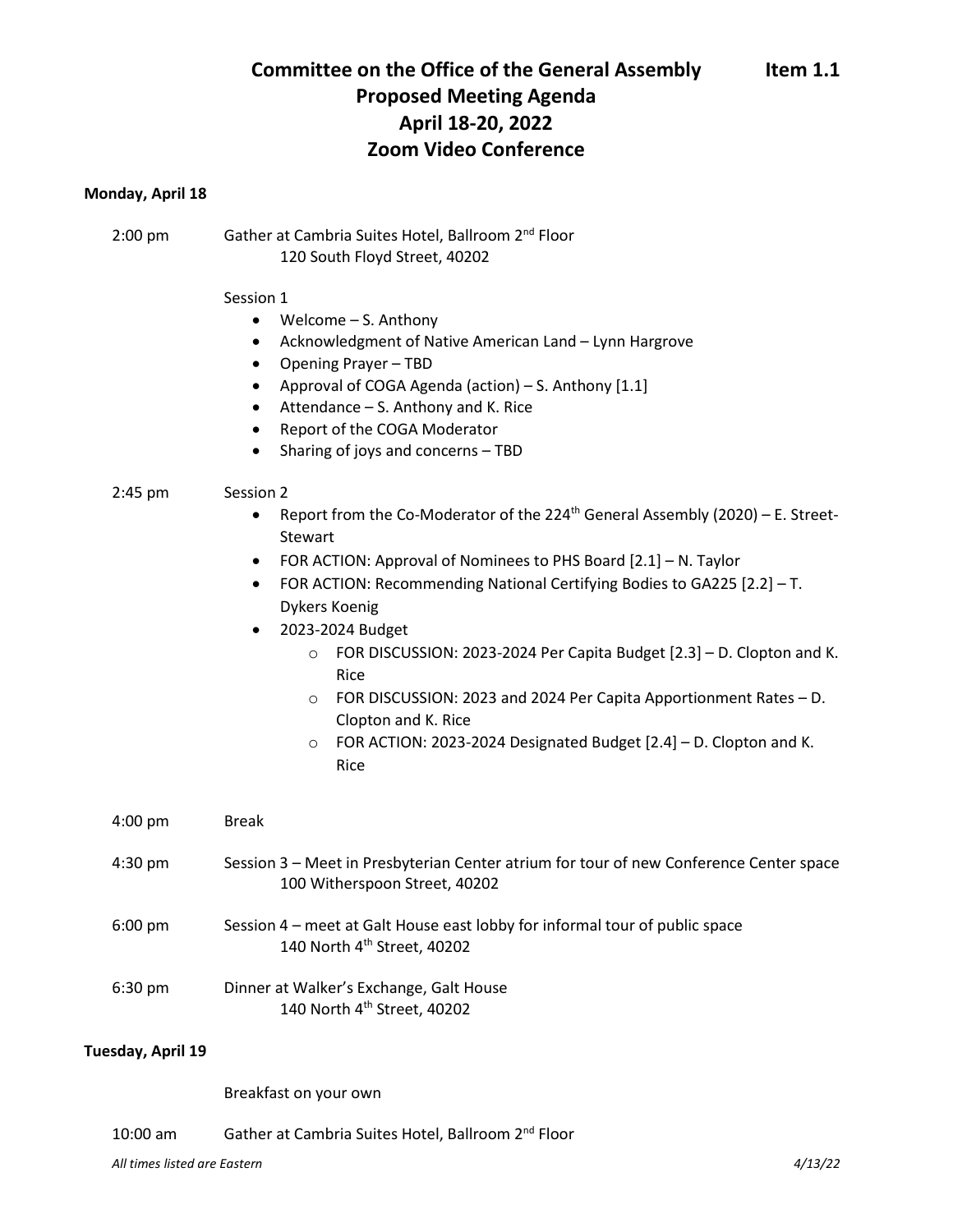# 120 South Floyd Street, 40202

Session 5

- Welcome S. Anthony
- Opening Prayer TBD
- FOR DISCUSSION: Comments on Business before the 225<sup>th</sup> General Assembly (2022) [5.1]
- 12:30 pm Lunch

# 1:00 pm Session 6

- Comment Writing Groups (\* designates on-line participation)
- Group 1 comments on business before committees meeting June 20-25
	- o Mid Councils | Theology, Worship and Education | Polity | Rules of Discipline | Health, Safety and Benefits | Addressing Violence in the USA | Environmental Justice | Race and Gender Justice
	- o Members:
		- **Blythe Kieffer**
		- **Leon Lovell-Martin**
		- **E** Leanne Masters\*
		- Robin Pugh
		- **Shannan Vance-Ocampo**
		- Sallie Watson
		- **Staff: Tricia Dykers Koenig and Julia Henderson\***
- Group 2 comments on business before committees meeting June 27-July 2
	- o Standing Rules | Ecumenical and Interfaith Engagement | Immigration | International Engagement | General Assembly Ministry Coordination | Moving Forward/Vision 2020
	- o Members:
		- Samuel Bonner\*
		- Andy James\*
		- Wilson Kennedy\*
		- **Eliana Maxim**
		- Staff: Dianna Wright, Luci Duckson-Bramble\*, and Rick Jones
- Group 3 comments on business before committees meeting June 27-July 2
	- o General Assembly Entity Policies and Procedures | General Assembly Ministry Coordination | Financial Resources
	- o Members:
		- **Stephanie Anthony**
		- **Dave Davis\***
		- **Lynn Hargrove**
		- **Elona Street-Stewart\***
		- **Luis Ocasio Torres\***
		- Staff Jihyun Oh, J. Herbert Nelson II, and Kerry Rice
- 3:00 pm Break
	-
- 3:30 pm Session 7
	- Comment Writing Groups continued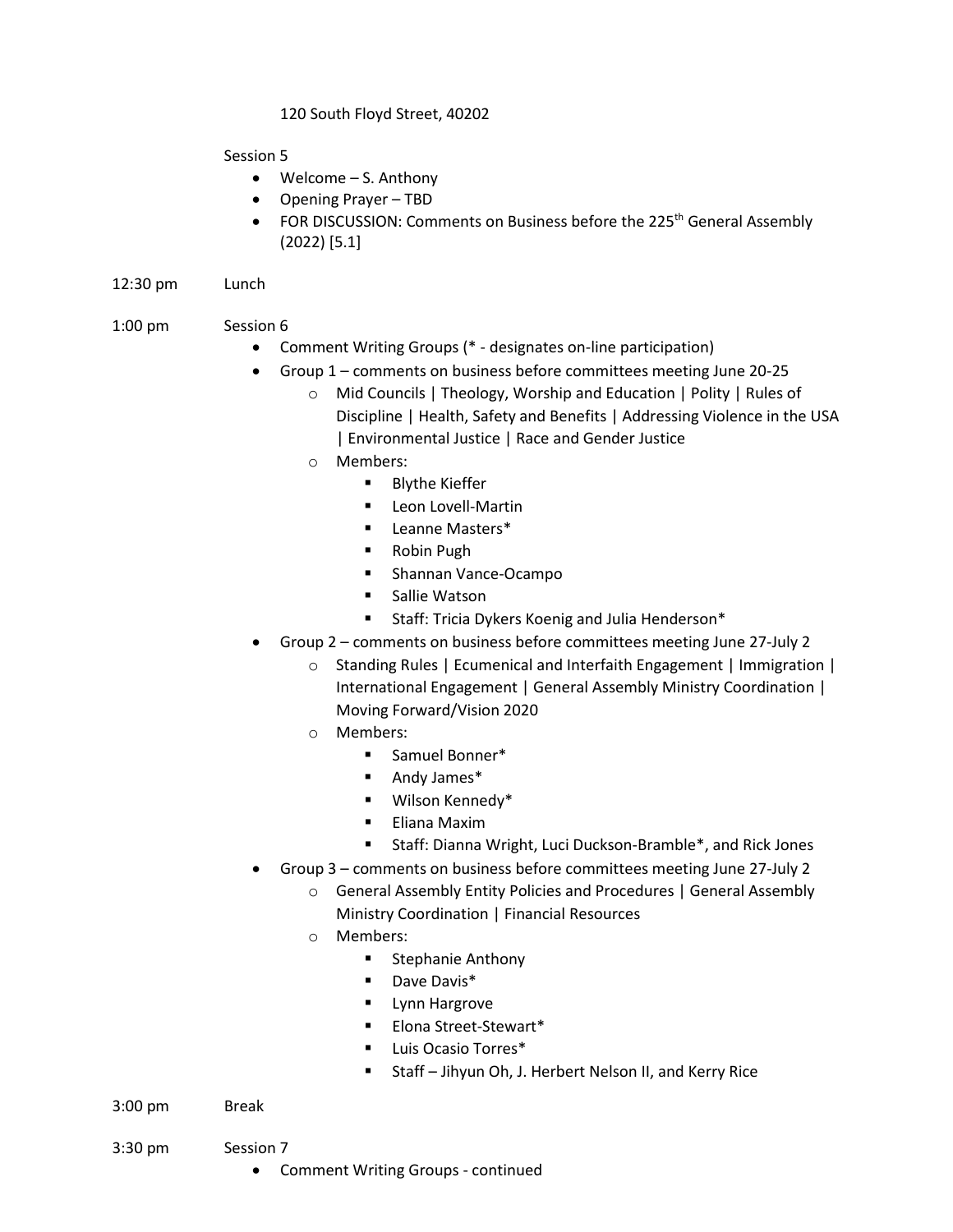## 5:00 pm Session 8 – Closed Session for the Purposes of Personnel

- In addition to voting members, J. Herbert Nelson, II, Diane Moffett, Shannan Vance-Ocampo and Kerry Rice are invited to attend
- 6:00 pm Recess for the evening
- 6:30 pm Dinner in small groups explore restaurants at which Commissioners and Advisory Delegates may eat:
	- Doc Crows Southern Smokehouse 127 W Main Street
	- O'Shea's Irish Pub 123 W Main Street
	- Troll Pub 150 W Washington Street
	- Repeal Oak Fired Steakhouse 101 W Main Street
	- Merle's Whiskey Kitchen 122 W Main Street
	- Against the Grain Smokehouse 401 E Main Street
	- La Bodeguita de Mima 725 East Market

## **Wednesday, April 20**

Breakfast on your own

10:00 am Gather at Cambria Suites Hotel, Ballroom 2nd Floor 120 South Floyd Street, 40202

## Session 8

- Welcome S. Anthony
- Opening Prayer TBD
- Report Any Actions from Closed Session S. Anthony
- Reports from COGA Working Groups
	- o Standing Rules A. James
	- o GA225 Coordination L. Lovell-Martin
		- Update from COVID Advisory Panel J. Henderson
		- Update on planning J. Henderson
		- Plans for BIPOC Commissioner Space E. Maxim
		- Update on training modules for Equity Primes J. Oh
		- Recommended Additional Special Rule [8.1] T. Dykers Koenig
	- o GA226 S. Watson
		- **Plans for Consultation WG members**
- Reports from comment writing groups
	- o FOR ACTION: Comments from Group 1
	- o FOR ACTION: Comments from Group 2
	- o FOR ACTION: Comments from Group 3
- 12:30 pm Working lunch
- 1:00 pm Session 9
	- Reports from comment writing groups continued
- 4:00 pm Motion to adjourn with prayer
	- Closing prayer TBD